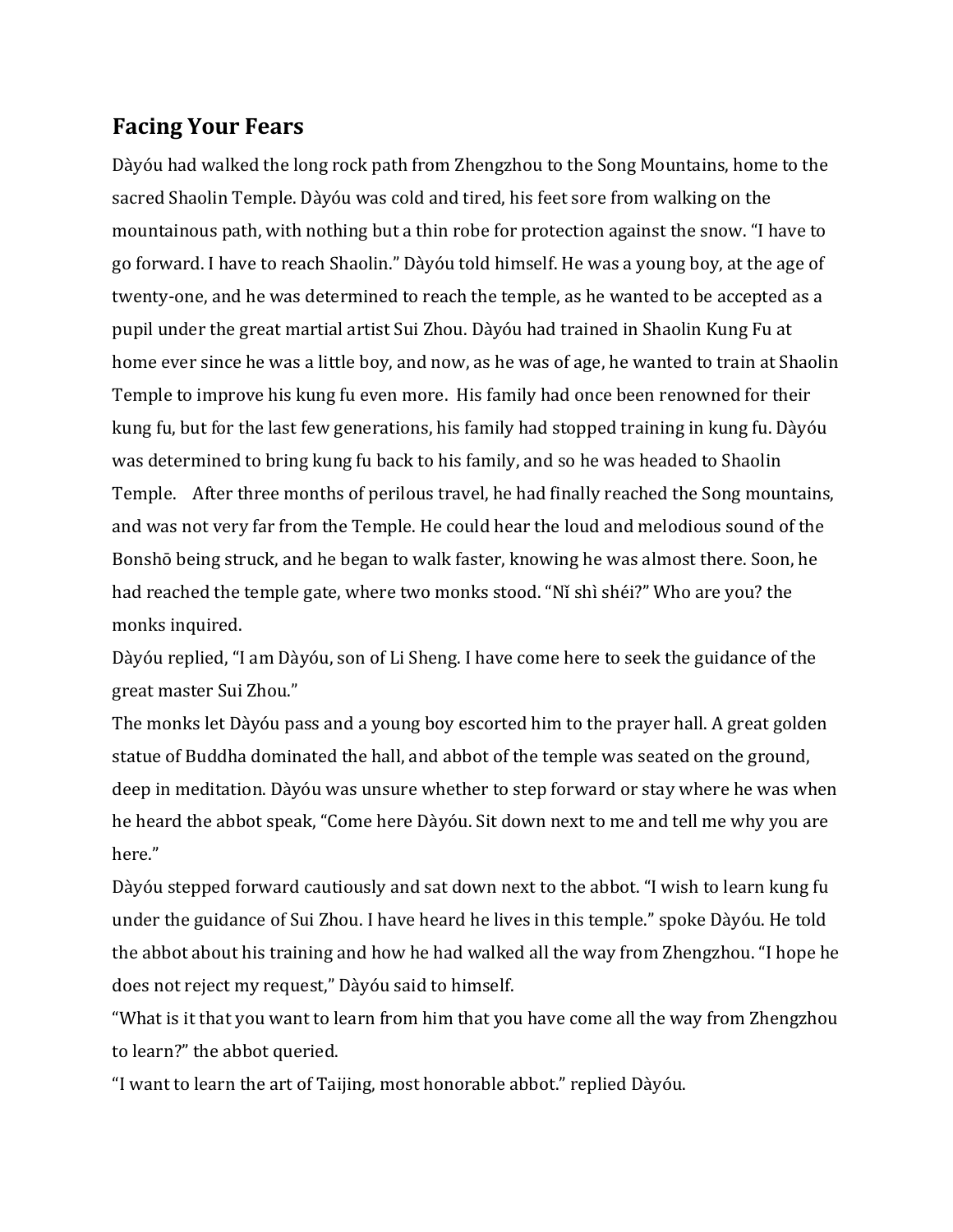"If you truly want to learn Taijing, you will have to be determined. To be able to learn Taijing, you will have to pass a rigorous examination. Jun Ling has more experience in Taijing and if you pass the examinations, he will teach you better than Sui Zhou. " "What type of examination do I need to pass?" Dàyóu questioned nervously. "You will be tested in the fields of Confucian writings, staff fighting, and iron hand kung fu." said the abbot.

"Please give me permission to leave and practice for my examination, most honorable abbot." requested Dàyóu.

"You may leave, my son. Your examination will be held tomorrow evening." replied the abbot. Dàyóu went to practice his kung fu, but he was very worried about his examination tomorrow. "Oh, merciful Buddha, please help me." he said to himself. When he went to sleep that night, he was very scared and fearful that he would fail the exam and he would have to go back to Zhengzhou, humiliated. He kept on tossing and turning in bed, and whenever he closed his eyes, he saw pictures of a disappointed Dàyóu who had not been accepted as a pupil. He kept on waking up to get water, as he was sweating a lot in fear of the upcoming examination. He got very little sleep that night, but when he woke up the next morning, he felt a bit more confident. He went to the praying hall and kneeled down to the statue of Buddha. "Oh, merciful Buddha, please help me face my fears." Dàyóu said out loud. "There is no illusion greater than fear. The only way to have no fear is to be confident in yourself. The only way to be confident is to be calm and witness yourself." said the abbot. Dàyóu got a fright when he heard the abbot's voice, as he had thought there was nobody in the hall but him.

"Oh, most honourable abbot!" Dàyóu remarked in surprise. "I did not see you here." "Your examination is in seven hours," said the abbot," you should go and practice." Dàyóu left the hall and went to the practice grounds. As he performed the iron hand exercises, he pondered on what the abbot had said about there being no illusion greater than fear. He thought and thought, but he could not decipher what it meant. And then, it was suddenly time for the examination. Dàyóu panicked as he was walking towards the room in which he would be tested. "What do I do? What if I fail the exam!"

He arrived at the room and opened the enameled doors. He walked in the room and looked around at all the people in the room, waiting to see his performance. And then, suddenly, he